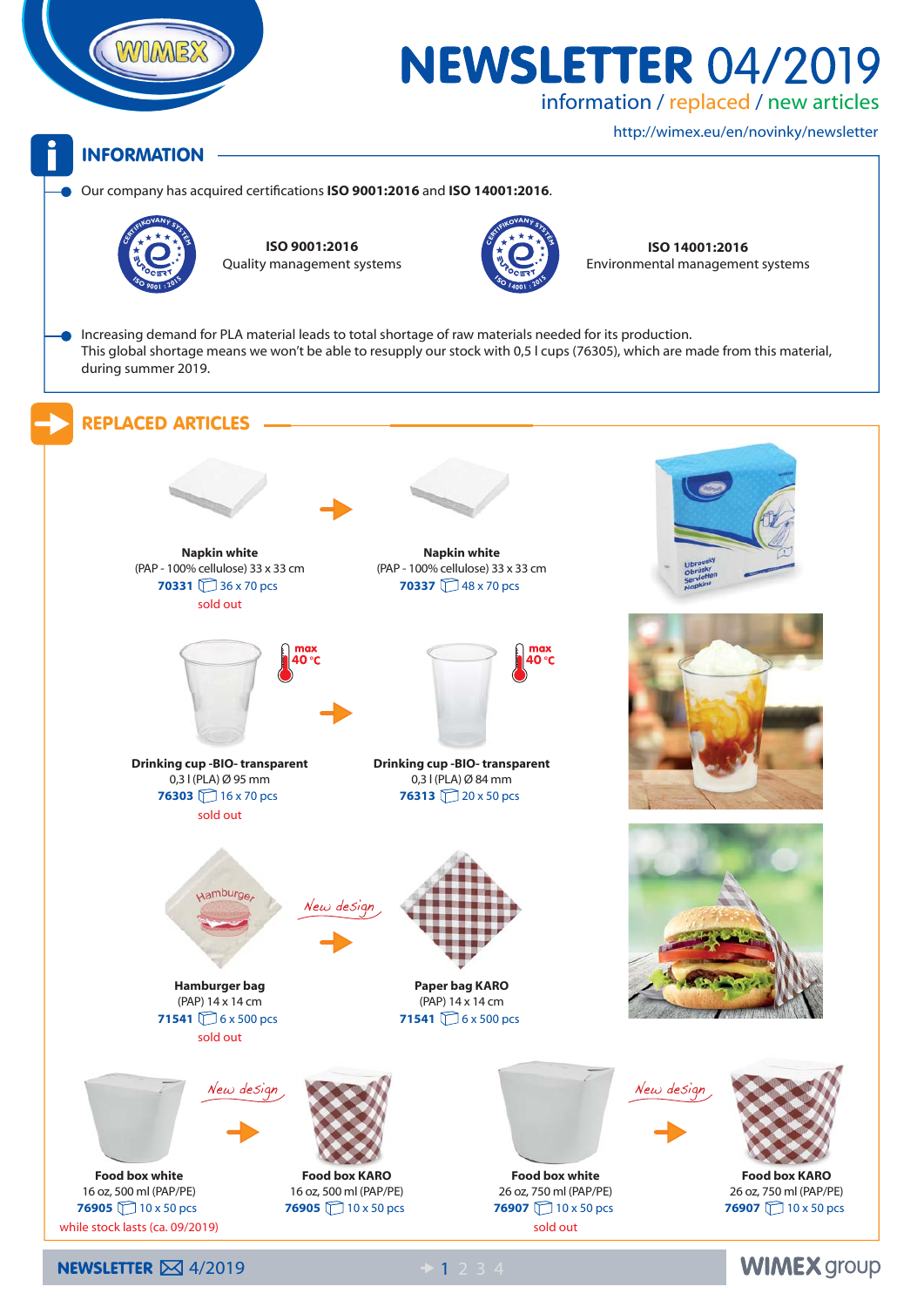

**NEWSLETTER**  $\boxtimes$  4/2019

**WIMEX group**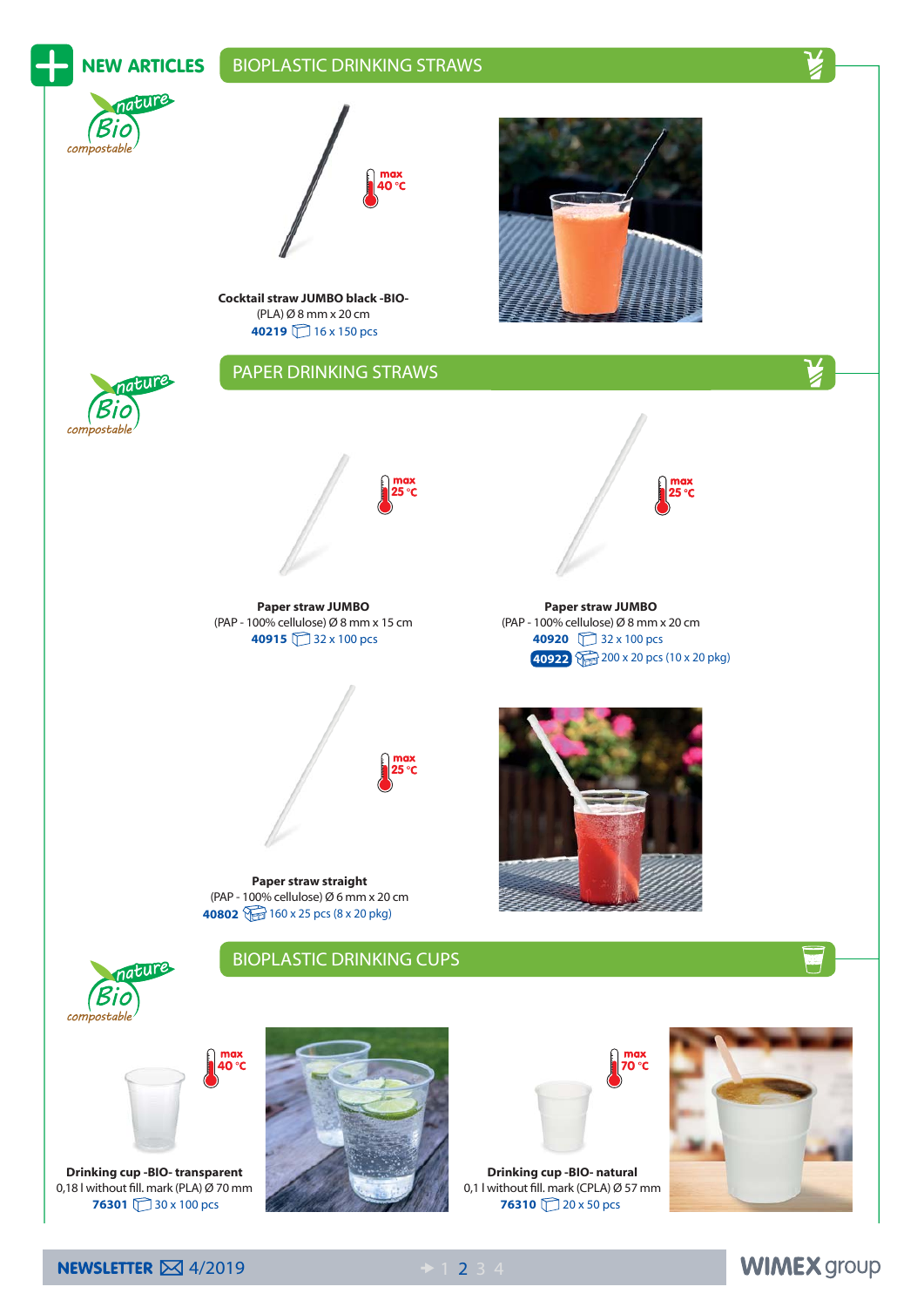## NEW ARTICLES | PAPER PLATES AND DISHES BROWN GREASEPROOF





 (PAP) Ø 23 cm  **Flat paper plate round brown 48023** 5 x 100 pcs





 (PAP) 10 x 16 cm  **Paper plate brown (no. 3) 48002** 12 x 250 pcs



 (PAP) 17 x 23 cm  **Paper plate brown (no. 5) 48006** 4 x 250 pcs



 (PAP) 13 x 20 cm  **Paper plate brown (no. 4) 48004** 6 x 250 pcs





 (PAP) 10,5 x 17,5 x 3 cm  **Paper dish oval brown 48203** 8 x 250 pcs



 (PAP) 15 x 23 x 2 cm  **Paper dish braun 48215** 8 x 100 pcs



 (PAP) 13 x 18 x 3 cm  **Paper dish braun 48212** 4 x 250 pcs





### **WIMEX group**